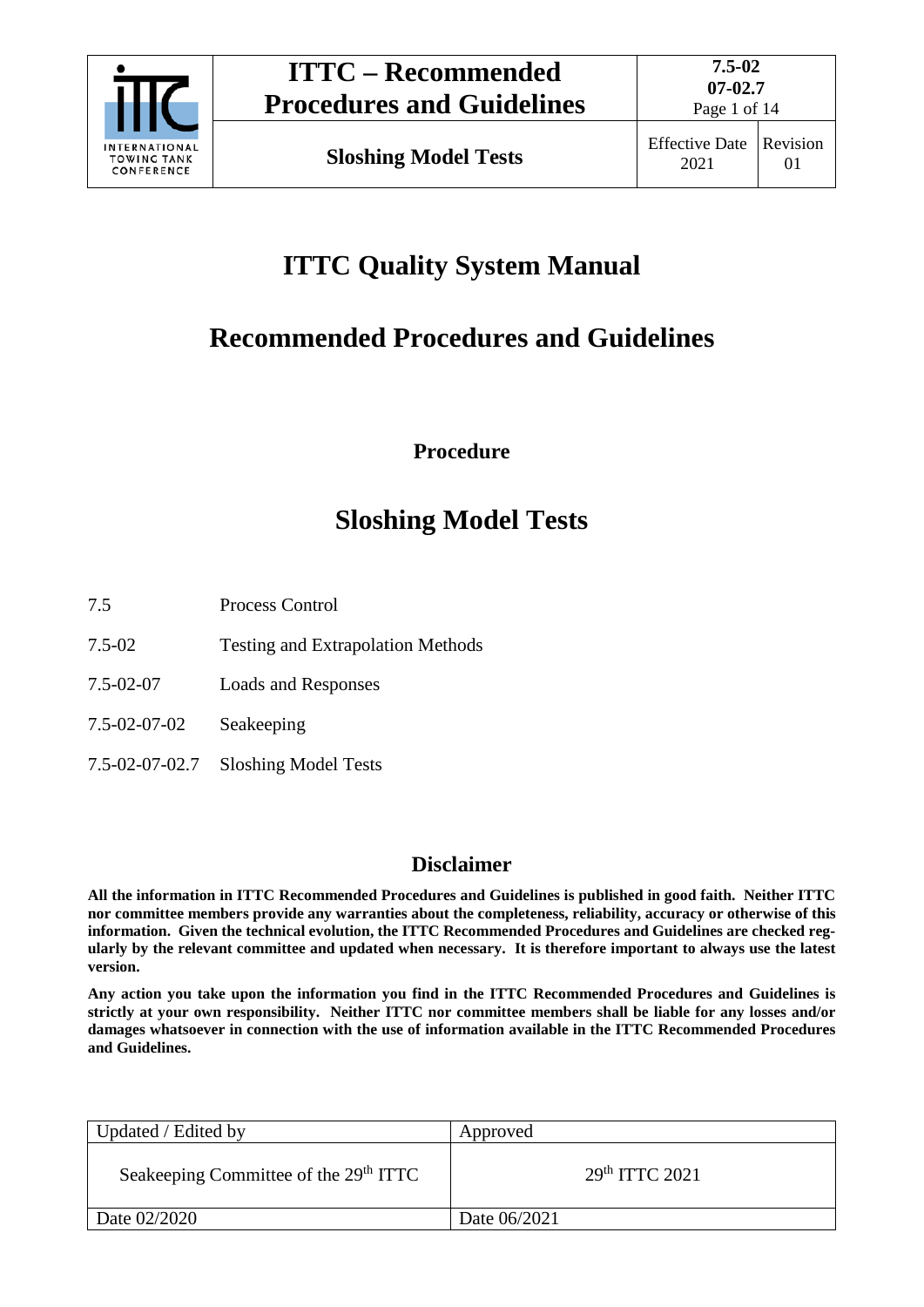

# **ITTC – Recommended Procedures and Guidelines**

**Sloshing Model Tests** 

2021 Effective Date Revision 01

## **Table of Contents**

| 1. |         | PURPOSE OF PROCEDURE3            |  |
|----|---------|----------------------------------|--|
| 2. |         | <b>SLOSHING MODEL TEST3</b>      |  |
|    |         | 2.1 Preparation of Test Matrix3  |  |
|    | 2.1.1   | Wave Conditions3                 |  |
|    | 2.1.2   | Filling Height 3                 |  |
|    | 2.1.3   | Heading Angle and Ship Speed4    |  |
|    | 2.1.4   |                                  |  |
|    | 2.1.5   |                                  |  |
|    |         |                                  |  |
|    | 2.2.1   | Scaling Law for Tank Motion 5    |  |
|    | 2.2.2   | <b>Scaling Law for Measured</b>  |  |
|    |         |                                  |  |
|    | 2.3     |                                  |  |
|    | 2.3.1   | Capability of Motion Platform  5 |  |
|    |         | 2.3.2 Verification of Motion     |  |
|    |         |                                  |  |
|    |         |                                  |  |
|    | 2.4.1   |                                  |  |
|    | 2.4.2   |                                  |  |
|    | $2.5 -$ |                                  |  |
|    | 2.5.1   | Pressure Sensor for Sloshing     |  |
|    |         |                                  |  |

| 2.5.2 | Calibration of Pressure Sensor7          |
|-------|------------------------------------------|
| 2.5.3 | <b>Arrangement of Pressure Sensors 8</b> |
| 2.5.4 | Data Acquisition System8                 |
| 2.5.5 | Measurement of Sloshing Flow  8          |
|       |                                          |
| 2.6.1 |                                          |
| 2.6.2 | Identifying Sloshing Peaks9              |
| 2.6.3 | <b>Estimation of Extreme Sloshing</b>    |
| 2.6.4 | Data Analysis for Multiple               |
|       |                                          |
| 2.7   | <b>Prediction of Design Loads10</b>      |
| 2.7.1 | Short-Term Approach  11                  |
|       | <b>Initial Screening Phase</b><br>11     |
|       | <b>Refined Screening Phase</b><br>11     |
|       | Design Phase 11                          |
|       | 2.7.2 Long-Term Approach 12              |
| 3.    |                                          |
| 4.    |                                          |
| 4.1   | <b>Benchmark Test13</b>                  |
| 5.    |                                          |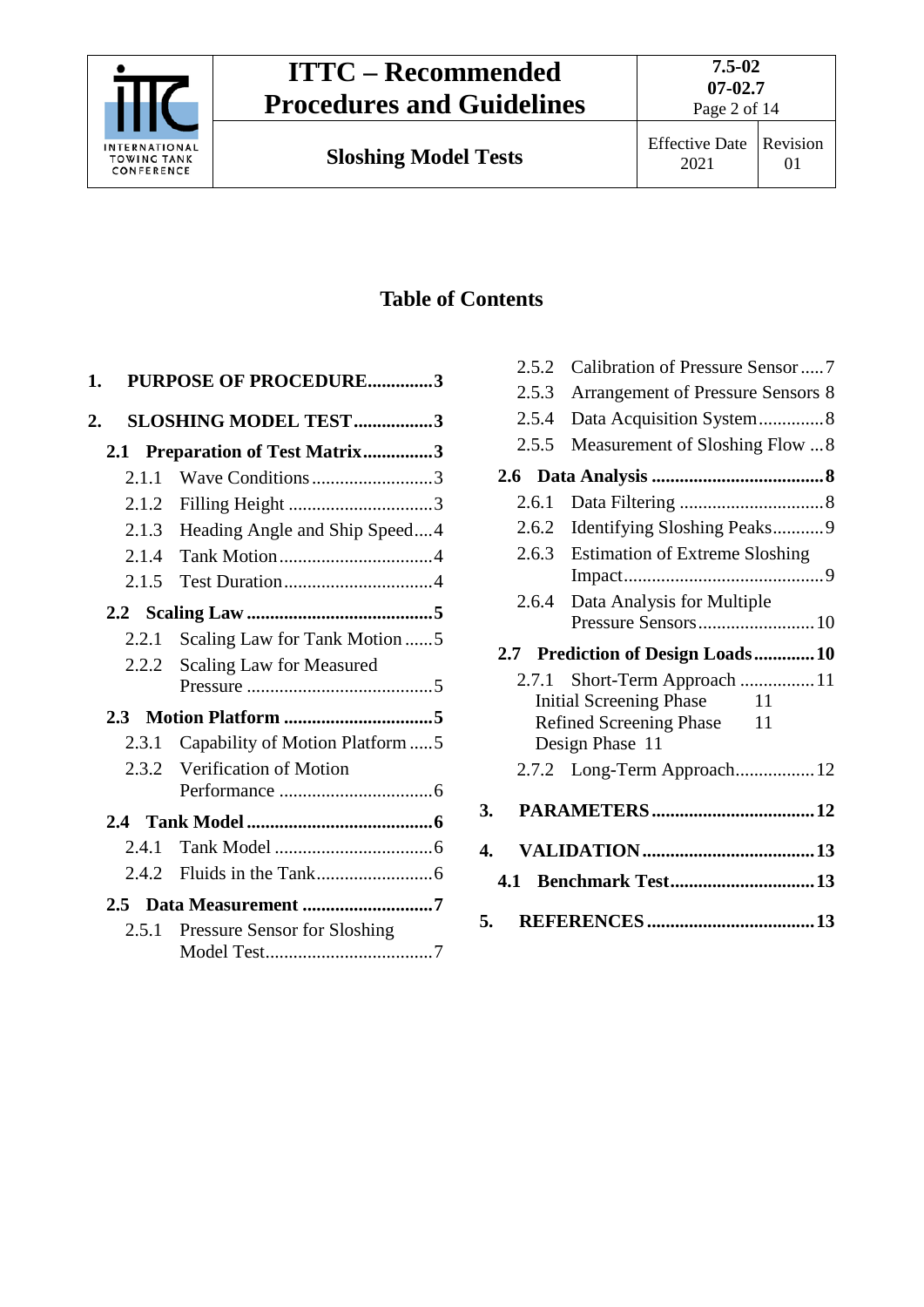

## **Sloshing Model Tests**

## <span id="page-2-0"></span>**1. PURPOSE OF PROCEDURE**

This procedure outlines the recommended state-of-the-art practice of a sloshing model test for the observation of sloshing flow and impact pressure under operational and environmental conditions.

The procedure describes the requirements for the preparation of the sloshing model test such as the motion platform, model tank, pressure sensor, and possible model configurations. It also provides recommendations for data measurements, and the operational and environmental parameters that should be included in the test matrix. In addition, the procedure outlines the recommended approach for a data analysis.



Figure 1: Flowchart of sloshing model test

## <span id="page-2-1"></span>**2. SLOSHING MODEL TEST**

The main purposes of a sloshing model test are to generate a realistic fluid flow inside the tank and estimate the extreme sloshing load on

the tank wall. A general flowchart of the sloshing model test is shown in Figure 1.

## <span id="page-2-3"></span><span id="page-2-2"></span>**2.1 Preparation of Test Matrix**

#### 2.1.1 Wave Conditions

Sloshing model tests should be carried out in waves corresponding to the sea conditions under which a vessel may be required to operate. The wave environment should be presented as a sea state based on a wave scatter diagram. A wave scatter diagram gives the joint probability of particular wave conditions represented by a significant wave height and wave zero crossing period. A scatter diagram is dependent on the characteristics of the ocean. For example, the waters of the North Atlantic are generally represented as IACS - No 34 standard wave data.

The wave environment should be selected based on the objectives of the test. It is generally recommended to cover various wave conditions for a fixed return period. In this manner, wave contours can be obtained. The particular short-term sea state can be represented by a wave spectrum. In the absence of specific wave spectrum data, the ITTC spectrum can be used for the open ocean and a JONSWAP spectrum can be used for fetch-limited seas.

## <span id="page-2-4"></span>2.1.2 Filling Height

The tester should specify the tank fillings while considering the tank type. In general, sloshing model tests are conducted for liquefied natural gas (LNG) carrier and LNG offshore platforms. Conventional LNG carriers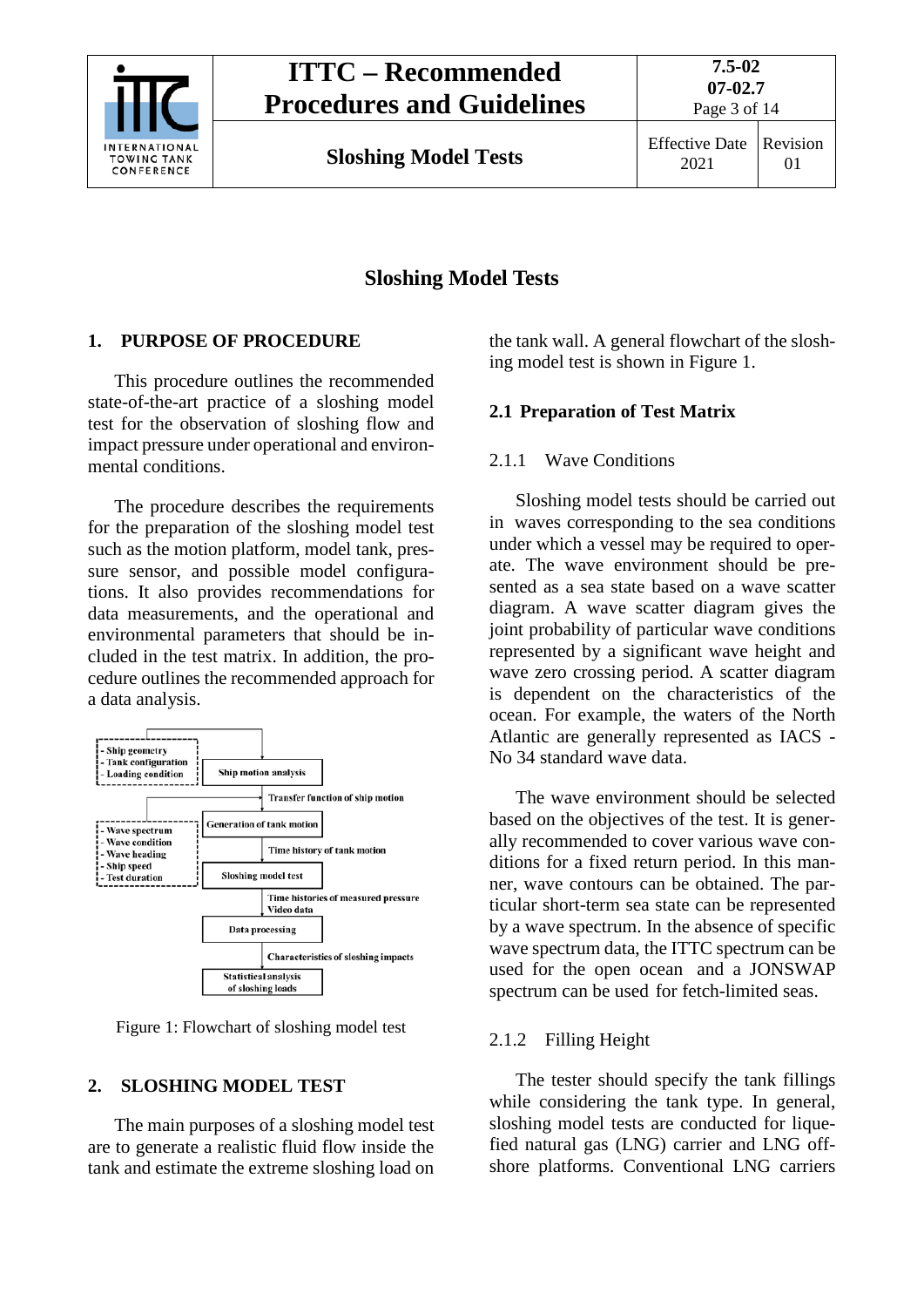

with membrane-type cargo systems have filling restrictions of between 10–70% of the tank height. This is because very large sloshing impacts occur under partially filled conditions, particularly for 20–40% of the tank height. However, intermediate filling heights cannot be avoided for most LNG platforms with the exception of an LNG carrier.

#### <span id="page-3-0"></span>2.1.3 Heading Angle and Ship Speed

The wave heading conditions and ship speed need to be determined before conducting the model tests for irregular sea conditions. Relative wave headings globally used in sloshing tests are  $90-180^\circ$  with  $30^\circ$  discretization. among which, a 180° wave heading indicates head sea conditions. In general, critical heading angles for sloshing impact change with the filling height.

Ship speeds need to be determined by considering the wave heading and wave height. The ship speed should be decreased when the ship experiences harsh waves (ABS, 2006; BV, 2011; DNV, 2014; LR, 2009). With a lack of any other information, Table 1 can be used a guideline for the ship speed applied to the test agenda.

Table 1**.** Example of ship speed determination for different wave heights and wave headings

| Wave                | Wave heading $(\theta)$         |                                 |  |
|---------------------|---------------------------------|---------------------------------|--|
| Height<br>(Hs)      | $\theta$ < 45°, $\theta$ > 135° | $45^\circ < \theta < 135^\circ$ |  |
| Hs < 5m             | Full service speed, V (knots)   |                                 |  |
| $5m <$ Hs $<$<br>9m | $0.5 V$ (knots)                 | $5.0$ (knots)                   |  |
| Hs > 9m             | 5.0 knots                       |                                 |  |

#### <span id="page-3-1"></span>2.1.4 Tank Motion

A reliable ship motion program should be used to generate the ship motion in waves. If model tests have to be conducted for various wave headings including the head sea conditions, it is recommended to use a three-dimensional ship motion program. The calculation should provide a linear ship motion transfer function that can be applied to simulate irregular ship motion for particular short-term sea conditions.

In a strict sense, owing to partially filled tanks, dynamic coupling between fluid sloshing and ship motion needs to be considered during a motion calculation.

Using the provided motion transfer function and a specified wave spectrum, the time history of irregular ship motion under particular sea conditions be generated. This can be achieved through an inverse Fourier transformation of the transfer function. To avoid the periodicity of the generated irregular motion, it is recommended to apply a large number of wave components (e.g., more than 200 components and non-uniform discretization). The generated ship motion should be converted into the tank motion. Therefore, it is important that the tester be informed regarding the reference point of ship motion calculation and the relative location of the tank with respect to this reference point.

#### <span id="page-3-2"></span>2.1.5 Test Duration

Care must be taken in selecting the duration of the data acquisition so that sufficient data are recorded for the objective of the test. Owing to a large variability of sloshing impact pressure, long duration tests are required to obtain reliable test results. For instance, if the exceedance probability distribution of sloshing pressures below the 1/N probability level is desired, the test time should be sufficiently long to acquire more than 10 x N impact samples.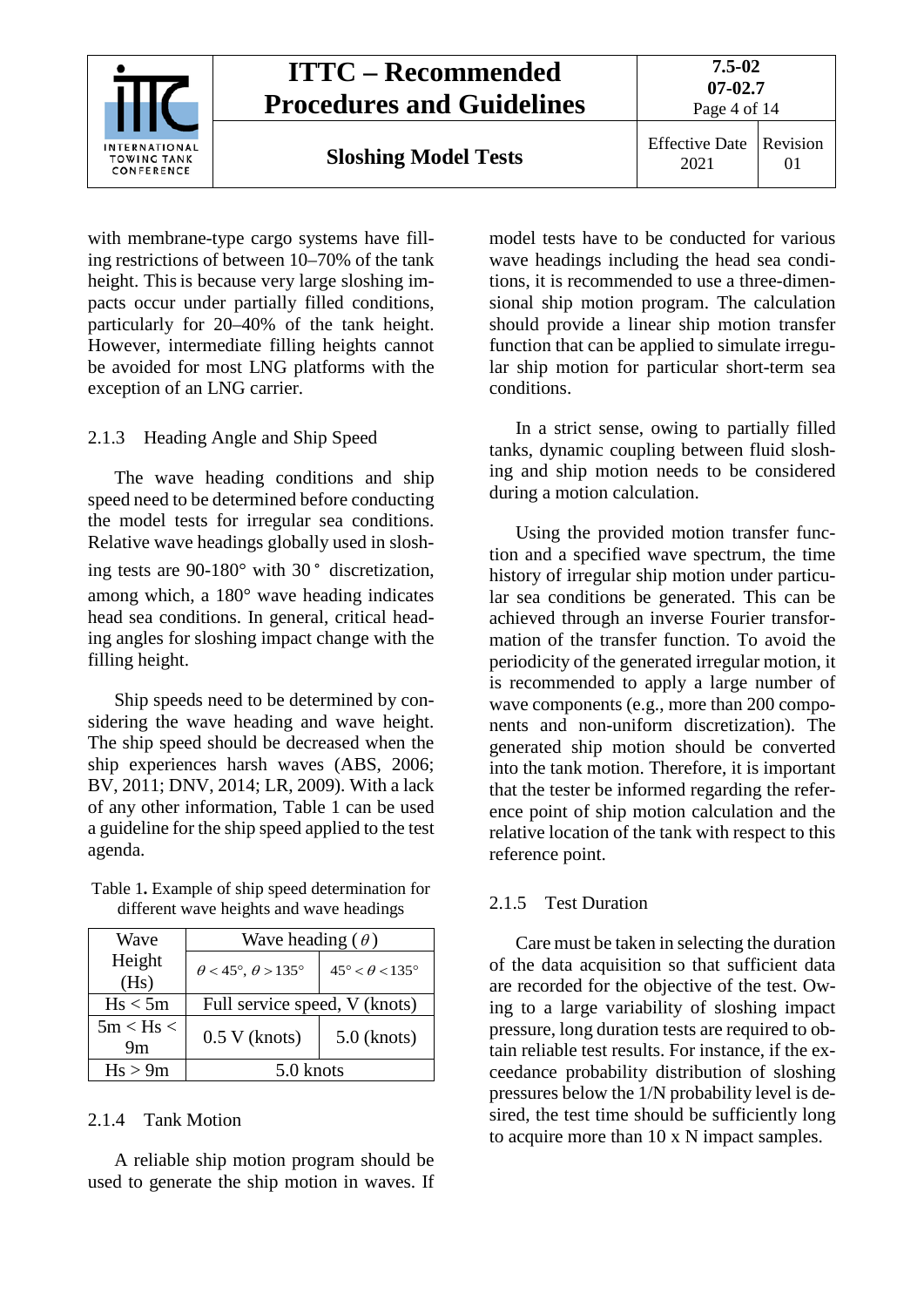

2021 Revision 01

## <span id="page-4-1"></span><span id="page-4-0"></span>**2.2 Scaling Law**

#### 2.2.1 Scaling Law for Tank Motion

Froude scaling is a commonly employed scaling law in a sloshing model test. A model test is conducted based on the assumption that a test using Froude scaled tank motion can reproduce sloshing impacts representative of real-scale conditions. Therefore, the time history of tank motion can be scaled down using Froude scaling (Faltinsen et al., 1974; Olsen and Hysing, 1974). The relationship of the characteristic time between the prototype and model is expressed as follows:

$$
t_p = t_m \sqrt{\frac{L_p}{L_m}}
$$
 (1)

where t is the characteristic time and  $L$  is the characteristic length. The subscripts  $p$  and  $m$ denote the prototype and model, respectively.

## <span id="page-4-2"></span>2.2.2 Scaling Law for Measured Pressure

The pressure measured in a model-scale test should be scaled up to the real scale. In general, Froude scaling can be applied for the time history of the sloshing pressure. In Froude's law, the effects of fluid viscosity, compressibility, and condensation are ignored. However, the sloshing impact may involve other complex local phenomena such as a gas pocket between the wave and tank wall or small bubbles around the measurement area. In such a case, Froude scaling can result in overly conservative results and Euler's scaling law may be appropriate (Karimi et al., 2014). The pressure value for the prototype and model, based on two different scaling laws, can be expressed as follows:

$$
\text{Froude scaling} \qquad P_p = P_m \frac{\rho_p}{\rho_m} \frac{L_p}{L_m} \tag{2}
$$

Euler scaling

$$
P_p = P_m \frac{\rho_p c_p}{\rho_m c_m} \sqrt{\frac{L_p}{L_m}}
$$
 (3)

where  $P$  is the pressure,  $\rho$  is the liquid density, and  $c$  is the speed of sound in a fluid.

#### <span id="page-4-4"></span><span id="page-4-3"></span>**2.3 Motion Platform**

#### 2.3.1 Capability of Motion Platform

The motion platform should be able to simulate the tank motion. For an irregular motion test, in particular, six degree of freedom (6dof) tank motions should be simulated. The pre-defined time history of tank motion calculated based on a ship motion analysis is applied as input data to the motion controller. Commonly used motion platforms include a hexapod-type motion platform, which can simulate 6dof motion using six actuators (Figure 2).



Figure 2: Hexapod-type motion platforms (Seoul National University)

In terms of capability of the motion performance, the motion platform should be designed in consideration of the worst tank motions expected to be simulated. The model scale of the targeted tank is one of the key parameters for the platform design.

It is recommended to check the capacity of the motion platform, not only for 1dof motions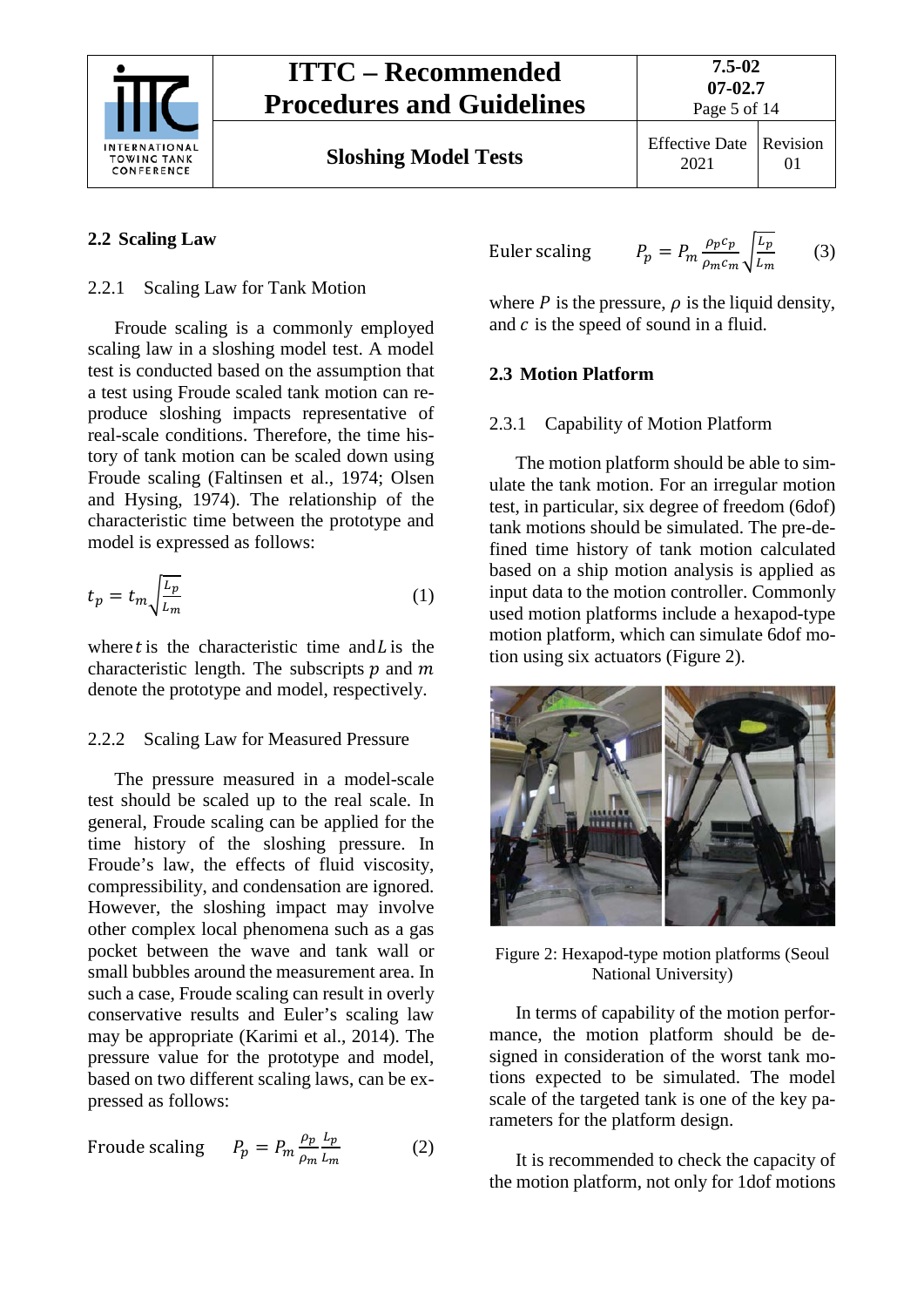

but also for combined 6dof motions. The displacements, velocities, and accelerations of the 6dof motions should be checked carefully. Furthermore, the load capacity should be sufficiently large to excite the targeted model tank filled with liquid (Gavory, 2005).

#### <span id="page-5-0"></span>2.3.2 Verification of Motion Performance

The motion platform should apply the specified tank motion accurately. The accuracy of the motion platform needs to be verified using an independent motion measurement system. During the accuracy measurement, the motion platform should be applied with the maximum payload. If the agreement between the input motion and the output motion is unacceptable, the motion platform should be calibrated for better performance.

## <span id="page-5-2"></span><span id="page-5-1"></span>**2.4 Tank Model**

## 2.4.1 Tank Model

The model tank needs to be made of transparent material allowing the sloshing flow inside the tank to be observed. Unless the hydroelasticity of the tank structure is considered, the model tank should be sufficiently stiff that the natural frequencies of the model tank do not interfere with the sloshing event. In general, the inner side surface of the tank wall is flat, with the exception of internal structures such as an invar edge or corrugation. If necessary, a simplified pump tower can be installed in the model tank.

The model tank should be able to have pressure sensors mounted at various sloshing hotspots inside the tank wall. It is preferable to mount the pressure sensors in a cluster in order to capture the local sloshing impact and view the pressure distribution. To minimize pressure noise from unwanted fluid-structure interaction, the pressure sensors are to be mounted as securely as possible using firm mounting devices. In addition, the pressure sensors are mounted flush with the inner side of the tank wall.

## <span id="page-5-3"></span>2.4.2 Fluids in the Tank

For practical purposes, ambient air and water can be used as two fluids filled inside the model tank. However, it should be noted that the density ratio of air and water is different from that of natural gas (NG) and liquefied natural gas (LNG). To improve the similarity of the density ratio in a sloshing model test, it is recommended to replace ambient air by a suitable ullage gas that is heavier than air (Maillard and Brosset, 2009).

A mixture of sulphur hexafluoride (SF6) and nitrogen (N2) can be used as an alternative. The proper proportion of these two constituents should be used during the test. To use a particular gas, the model tank should be designed for gas injection. It is generally known that replacing ambient air with a heavier gas decreases the magnitude of the sloshing pressure, particularly for gas-pocket type impacts because of the increase in momentum transfer between the liquid and gas during impact (Figure 3).

Even if the mixture gas is fully injected initially, dissolved air will still be present inside the water, which may change the property of the gas while the tests are being conducted. Hence, the water should be fully saturated with the gas before the test is conducted. A proper gas measuring device is needed to check whether the tank is filled with the intended gas (Ahn et al., 2012).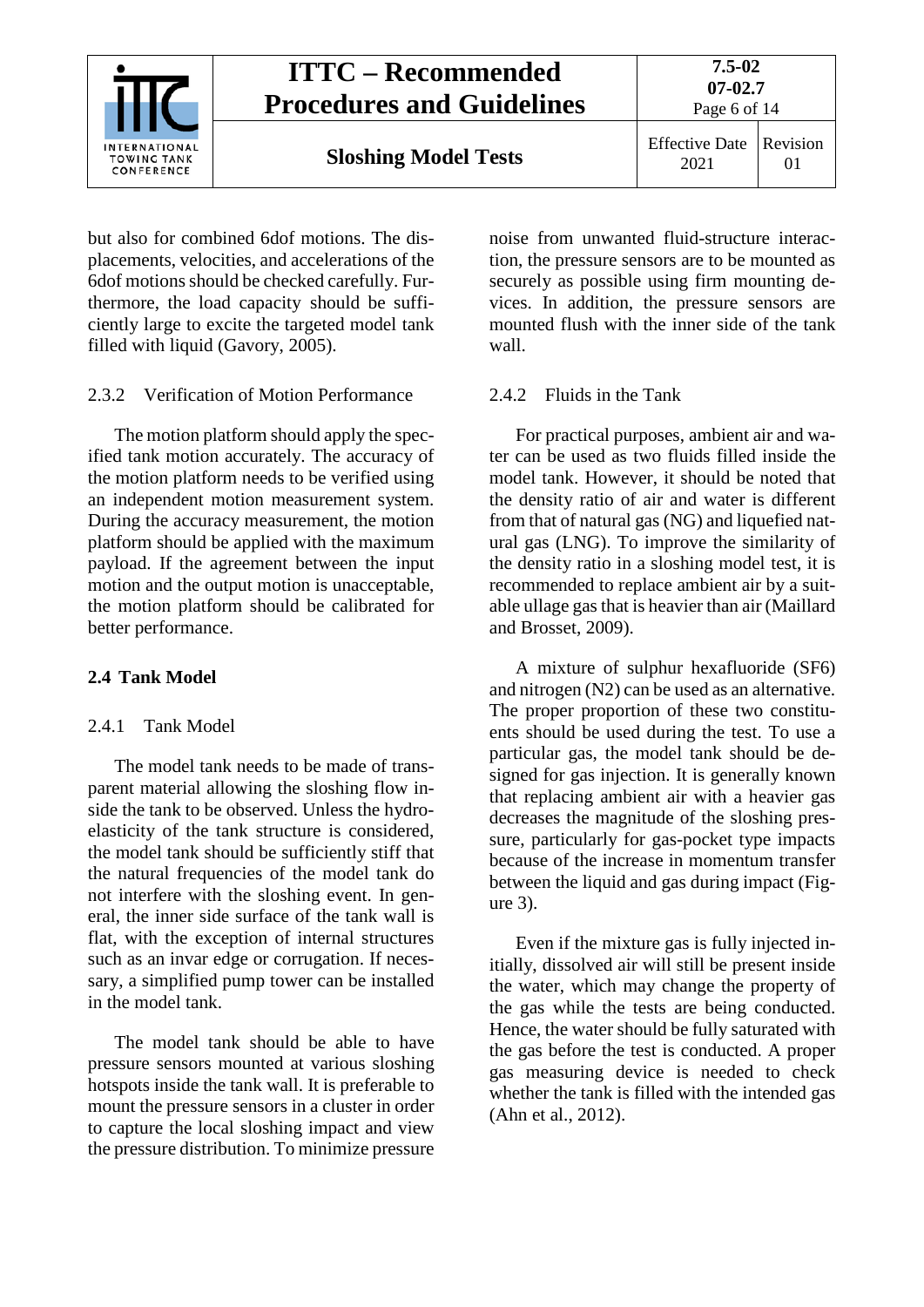





Under certain conditions, sloshing events can be very sensitive to the liquid filling height. Therefore, accurate dimensioning of the liquid filling height is important. The targeted filling height should be marked at the inside of the tank wall, rather than the outside of the wall (the refraction of light makes it difficult to measure the liquid filling height accurately). Controlling the volume of fluid to be injected can be a good way to increase the accuracy of the liquid filling height.

#### <span id="page-6-1"></span><span id="page-6-0"></span>**2.5 Data Measurement**

#### 2.5.1 Pressure Sensor for Sloshing Model Test

The requirements of a pressure sensor for use in a sloshing model test are as follows:

- The pressure sensor should be applicable under wet conditions, and preferably insensitive to temperature fluctuations (Kim et al., 2015).
- A flush-mounting type sensor is recommended such that pressure sensor does not interfere with the flow inside the tank.
- The size of the effective sensing area should be small such that the local sloshing impacts can be captured, and the pressure sensor itself should be sufficiently small to

enable the sensors to be installed as a cluster.

- The pressure sensors should have strong shock resistance and the measured pressure must not be interfered with by the structure during tank excitation, sloshing impact, or other possible noise sources. In addition, motor noise from the motion platform should not be so large that it interferes with the pressure measurements.
- The measurement capacity of the pressure sensor should be sufficiently higher than the expected sloshing pressure.
- The response of the pressure sensor should be sufficiently high to allow the sloshing impact to be captured (Repalle et al., 2010). The response of the pressure sensor is closely related to the sensor's natural frequency.
- The pressure sensor can be sensitive to thermal shock which is known as fluctuation of the measured pressure signal according to the medium or temperature changes on the sensing part. (Van Nuffel et al., 2013; Kim et al., 2015) It is recommended to check the degree of thermal shock for pressure sensors, especially piezo-electric type sensors.

#### <span id="page-6-2"></span>2.5.2 Calibration of Pressure Sensor

Pressure transducers should be calibrated through an impact test. As an impact test, a wedge drop test with a small dead rise angle is recommended. During the test, pressure sensors should be flush mounted to the wedge surface, which will be dropped down into the water. The magnitude and shape of the pressure impulse can be compared with existing experimental and theoretical studies. (Wagner, 1932; Dobrovl'skaya, 1969; Zhao, 1997; Chuang et al., 1966; Kim et al, 2016)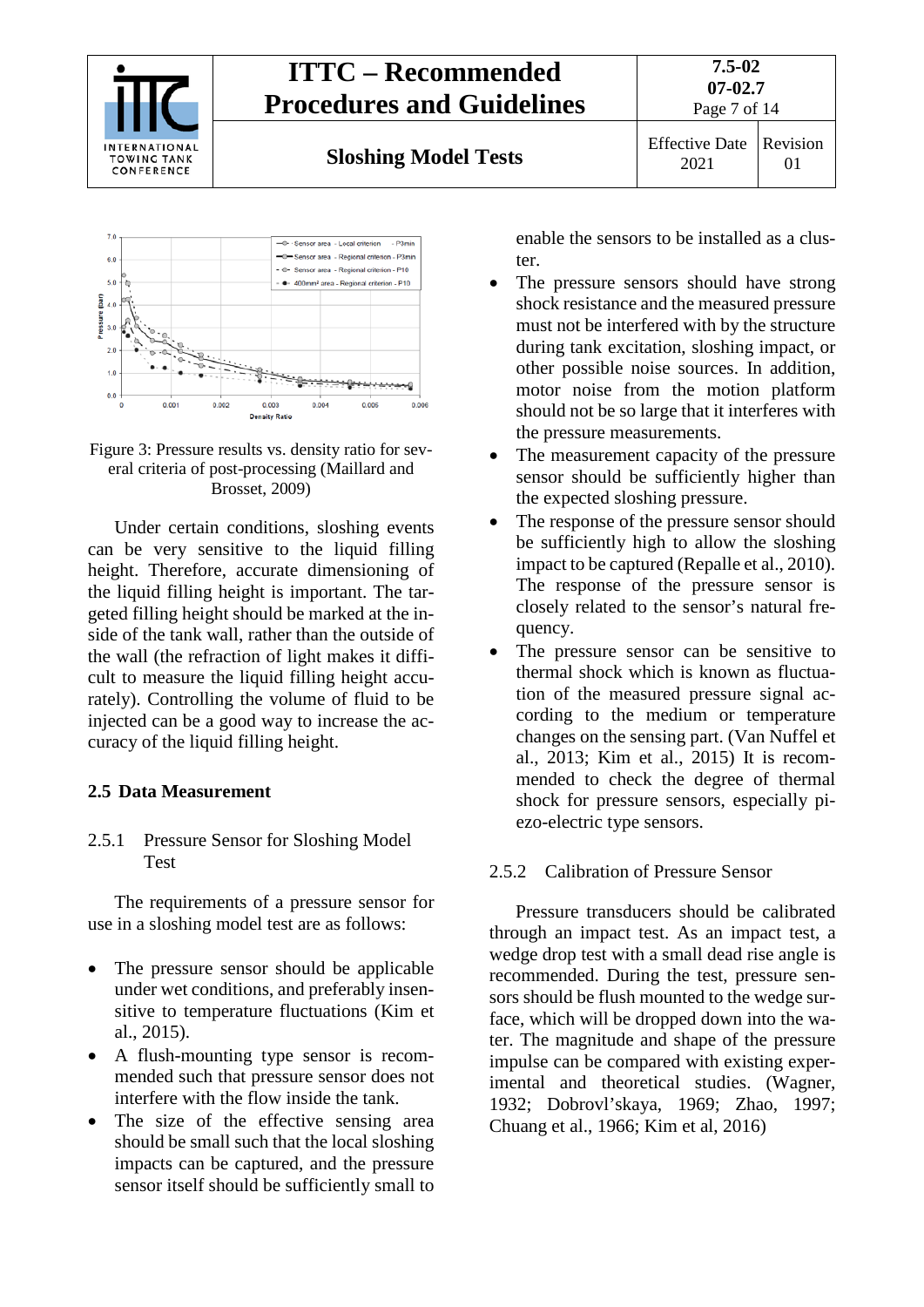

#### <span id="page-7-0"></span>2.5.3 Arrangement of Pressure Sensors

The arrangement of the pressure sensors should be determined based on the objectives of the test and the test conditions. Typical hotspots of sloshing impact for a membranetype LNG cargo tank are shown in Figure 4. The hotspots are the corners and edges of the tank roof and upper-chamfers under high filling conditions. Under low filling conditions, the hotspots are the side walls of the tank near the filling height, and the intersections between the side walls and upper-chamfers. The sensors need to be positioned close to the edges.

Although is not mandatory, if a study wants to capture a very localized sloshing impact, it is recommended to install at least nine pressure sensors within an area of 1.5 m x 1.5 m at full scale.



Figure 4: Example of hotspots of sloshing impact (membrane-type LNG cargo tank)

#### <span id="page-7-1"></span>2.5.4 Data Acquisition System

The data acquisition system should be able to manage high sampling frequency data from multiple channels. The time histories of the measured pressure should be stored as raw data, and data filtering is not recommended during the data acquisition process. Signal processing should be carried out after preserving the raw data.

#### <span id="page-7-2"></span>2.5.5 Measurement of Sloshing Flow

To see the global flow inside the tank, video recording is recommended during the model test. Recorded video enables doublechecking the applied test conditions such as the liquid filling height, wave heading angle, and sea state. The video recorder should be positioned independent of the motion platform to allow the global tank motion to be captured.

If necessary, a high-speed camera can be used to determine the detailed local flow. For this purpose, the particle image velocimetry (PIV) method can be applied to visualize the local sloshing flow from a particular field of view (Lugni et al., 2006).

#### <span id="page-7-3"></span>**2.6 Data Analysis**

Statistical post-processing is required to determine the characteristics of sloshing impacts that occur during the model testing. Data analysis can be categorized through the following steps:

- Numerical filtering of the raw pressure data
- Consideration of spatially averaged pressure, which can be regarded as the global load on a specified area.
- Identification of sloshing impacts from the time histories of measured pressure data and characterization of the identified impacts.
- Estimation of the statistical properties of the sloshing impacts.

#### <span id="page-7-4"></span>2.6.1 Data Filtering

Raw pressure data may include hydrostatic pressure, low frequency pressure from waves, and other noises. If the tests are only interested in the impact pressure with a short impulse time, a high-pass filter can be used on the raw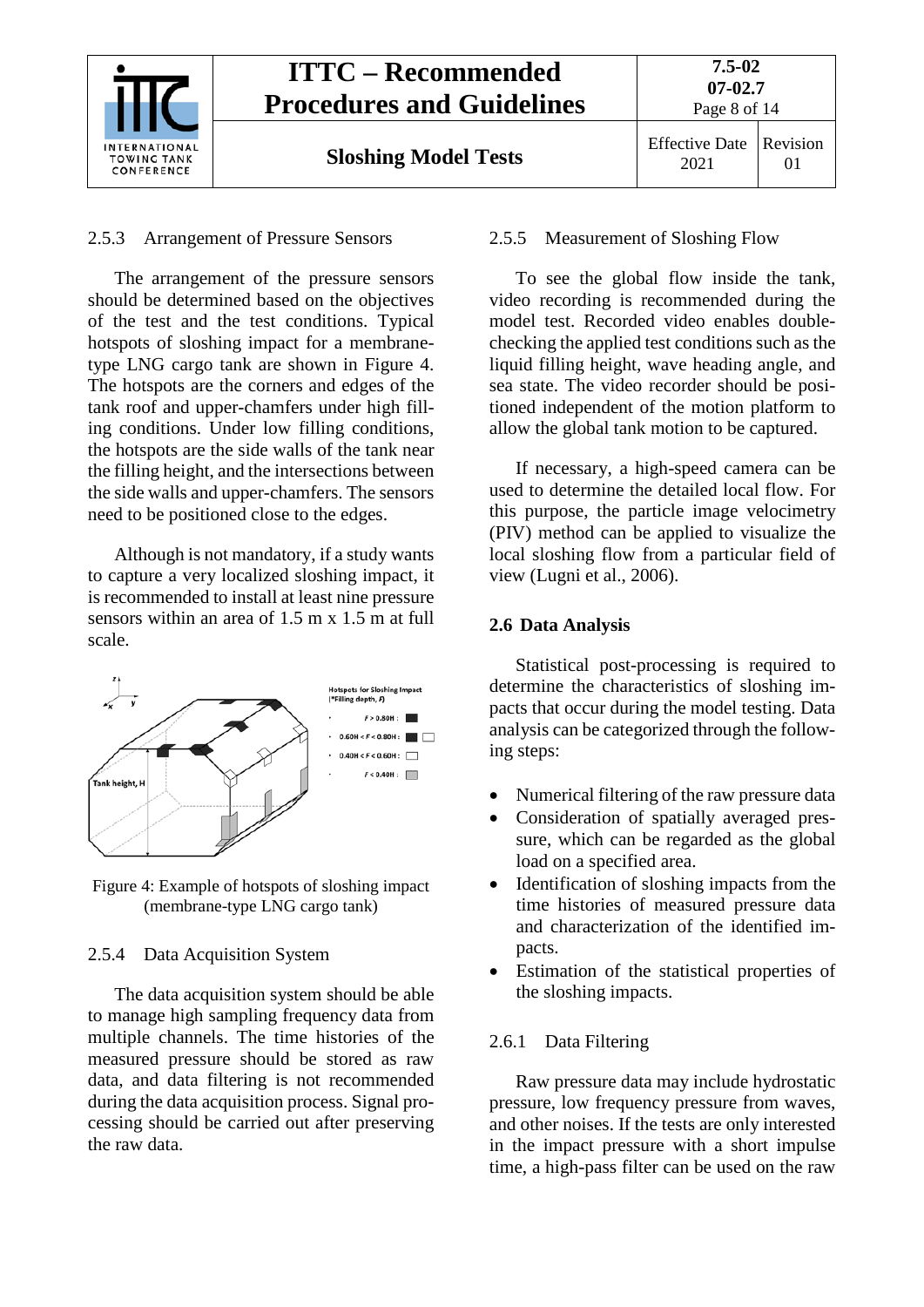

pressure data to eliminate the low-frequency pressure component. The cut-off frequency should be defined based on the response period of the sloshing event, structural eigen-frequencies, and the properties of the pressure sensor, among other elements. If the test data are numerically filtered during post-processing, the type of filter and filtering frequency should be reported.

#### <span id="page-8-0"></span>2.6.2 Identifying Sloshing Peaks

The peak over threshold method can be used to identify a sloshing event from the time history of the measured pressure data (Figure 5). Initially, pressure peaks that exceed the pressure threshold value are to be extracted as temporal peaks. The threshold value should be sufficiently large to eliminate experimental noise, and should be smaller than the pressure maxima induced through sloshing events. Within a moving time window, the largest temporal peak is collected as the global sloshing peak. The sampling time window should be sufficiently wide to catch only one peak during a single sloshing event (a single sloshing event can bring about multiple pressure peaks, particularly for impact with gas entrapment). A series of sensitivity studies is recommended to find the appropriate time window size and the threshold level.

The peak over threshold method does not need to be applied to the time history of a single pressure sensor. The moving time window can be applied to the pressure signals from multiple sensors positioned close together, or sensors located at the same cluster panel, or all sensors installed for the model testing. Using this process, only the maximum sloshing peak will be sampled for each sloshing event within the specified area.



Figure 5: Identifying sloshing peaks (peak over threshold method)

Sampled peak pressure signals can be simply assumed as triangular in shape, and the characteristics of the peaks can be defined using certain parameters such as the peak pressure, rise time, decay time, and impulse area. The rise time is usually defined as twice the time taken from the moment half of the peak pressure occurs to the moment the peak pressure is reached. The decay time can also be defined in a similar way. An impulse area can be defined using a modelling parameter such as the peak pressure, rise time, and decay time, or in a numerical integration of the discrete pressure time history.

The number of sloshing impacts can be obtained from the peak sampling procedure. The response period can then be calculated by dividing the test duration by the number of identified impacts. The response period is used to estimate the number of sloshing events per specific duration, which is essential to estimating the extreme sloshing value of a particular return period.

#### <span id="page-8-1"></span>2.6.3 Estimation of Extreme Sloshing Impact

To estimate the probable extreme pressure of a sloshing impact, the probability distribu-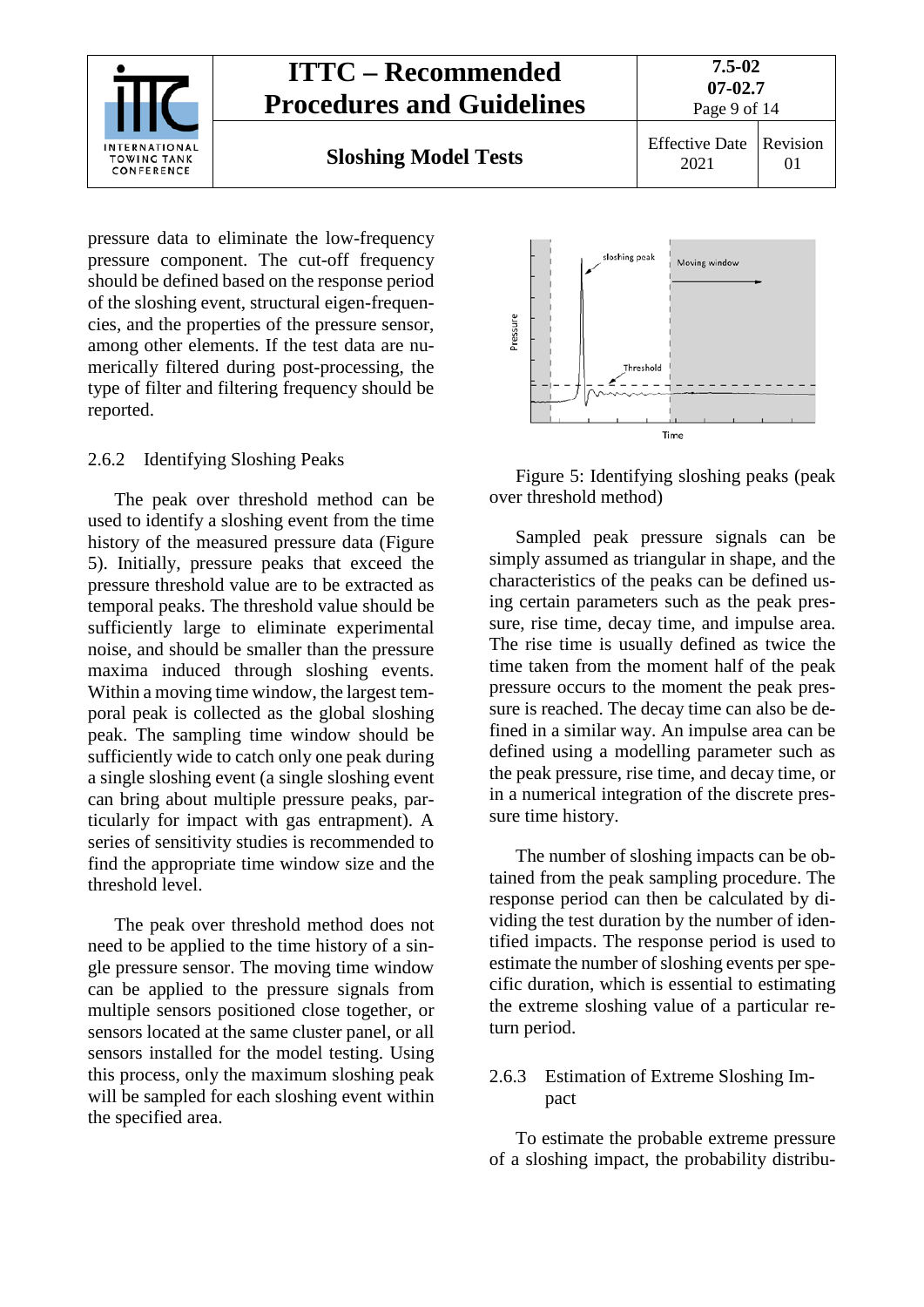

tion of the sloshing impact should be established. All sampled sloshing impacts should be sorted with respect to the magnitude of the peak pressure. After sorting the sloshing peaks, a probability of exceedance (PE) curve of the sloshing impact can be estimated. For a large number of sloshing peaks, N, the probability of exceedance of sloshing peaks can be assumed as  $1/(N+1)$ .

The probability distribution of discrete sloshing peaks shall be fitted to the extreme distribution function (Figure 6). Commonly used mathematical functions include 3-parameter Weibull and Generalized Pareto. As curve fitting methods, the maximum likelihood estimation and method of moment are widely used. It is recommended to check how well the statistical model fits a set of measured sloshing peaks. Generally used goodness-of-fit tests conducted include a Chi-squared test, Kolmogorov-Smirnov, and a probability plot correlation coefficient test.



Figure 6: Exceedance probability distribution of sloshing impact pressure

When comparing the test results of various cases, a direct comparison of the PE curve may be difficult because each test has a different response period. In these cases, it is recommended to normalize the probability plots by dividing the exceedance probabilities by the response period of each case. Normalized PE curves then have the same probability levels irrespective of the return periods.

The probable extreme pressure can be estimated for various return periods using a fitted PE distribution. Owing to the slow convergence of the test results, an extrapolation of the model test data is not recommended. If model tests are conducted multiple times for identical test conditions, the test data should be preferably combined as one set in a statistical model.

Based on a fitted PE curve, other mathematical probability curves can be easily established, such as a probability density function (PDF) or cumulative distribution function (CDF).

#### <span id="page-9-0"></span>2.6.4 Data Analysis for Multiple Pressure Sensors

Basically, the time history of a single pressure sensor represents the load acting on a small sensing area. To evaluate the sloshing loads on a relatively larger area, additional signal processing is required. The time history of the area load can be generated by averaging the pressure time histories of individual pressure sensors clustered at the region of interest. The generated spatially averaged signal can be considered an additional channel. However, special care is needed when applying a dynamic analysis of this averaged load.

#### <span id="page-9-1"></span>**2.7 Prediction of Design Loads**

The procedure used for a sloshing model test is flexible in dealing with the test objectives. When a study is aimed at determining the design sloshing impact loads on a cargo containment system, either a short-term or a longterm analysis procedure is recommended.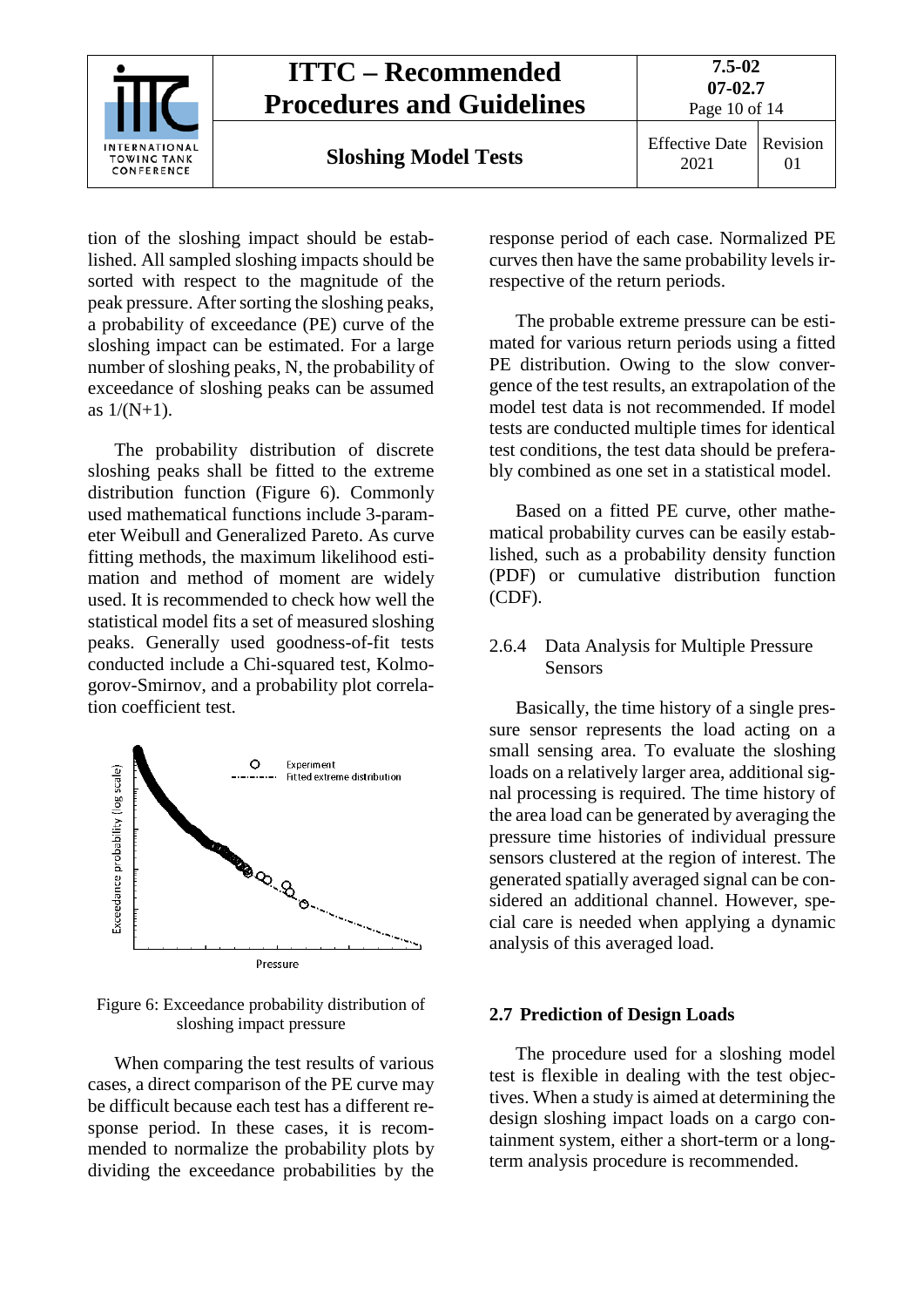

## **ITTC – Recommended Procedures and Guidelines**

## <span id="page-10-0"></span>2.7.1 Short-Term Approach

A short-term analysis is a series of processes determining the most critical navigation conditions for sloshing loads, and estimating an extreme load for a 3 h return period under these critical conditions. To find the critical navigation conditions, sloshing model tests should be carried out in three steps: 1) initial screening phase tests, 2) refined screening phase tests, and 3) design phase tests.

A short-term analysis can reduce the time cost for conducting the sloshing model test, but has less reliability.

## <span id="page-10-1"></span>Initial Screening Phase

In screening phase tests, the navigation conditions should be roughly covered. The navigation conditions can be expressed as a combination of the filling height, heading angle, wave period (Tz), wave height (Hs), and ship speed if necessary.

It is generally known that head/quartering sea conditions are critical for high filling conditions and that beam sea conditions are critical for low filling conditions.

It is recommended that the wave periods be covered with a discretization of at least 2 s, and the corresponding lifetime wave height be considered for each wave period. It should be noted that the most extreme sloshing may not occur under the most extreme sea state. In this case, the designed sloshing load should be determined based on a different return period, not a 3 h period.

By comparing the magnitude of extreme sloshing loads for a 3 h return period, several candidates for the critical navigation condition can be determined. To estimate the 3 h extreme

<span id="page-10-2"></span>pressure, a sufficient simulation time is required (at least 5 h).

## Refined Screening Phase

During the refined screening phase, additional model tests are carried out around the critical conditions of the initial screening phase. Candidates of critical navigation conditions can be changed after the refined screening tests. In a general sense, extreme sloshing loads established from a single pressure sensor are much larger than the extreme load from spatially averaged load data. The difference in load area may also be considered when identifying the critical navigation conditions for the design phase process.

## <span id="page-10-3"></span>Design Phase

Based on the results from the screening phase, long duration tests should be carried out for candidates of critical navigation conditions. To obtain sufficient data for a reliable estimation of the designed sloshing load, at least a 30 h test duration is recommended. Long duration test data can be acquired by repeating the short duration model test. Although the same navigation conditions are considered, the time history of the tank motion should be unique for each repeated test. A unique motion history can be achieved by adopting random wave phase angles using an inverse Fourier transform method.

For each critical condition, 3 h maximum sloshing loads are estimated from long duration test data. It is recommended to estimate the 3 h maximum load from the accumulated data of a long duration test, rather than averaging the 3 h loads from short duration tests.

Finally, the navigation conditions that show the maximum 3 h sloshing pressure are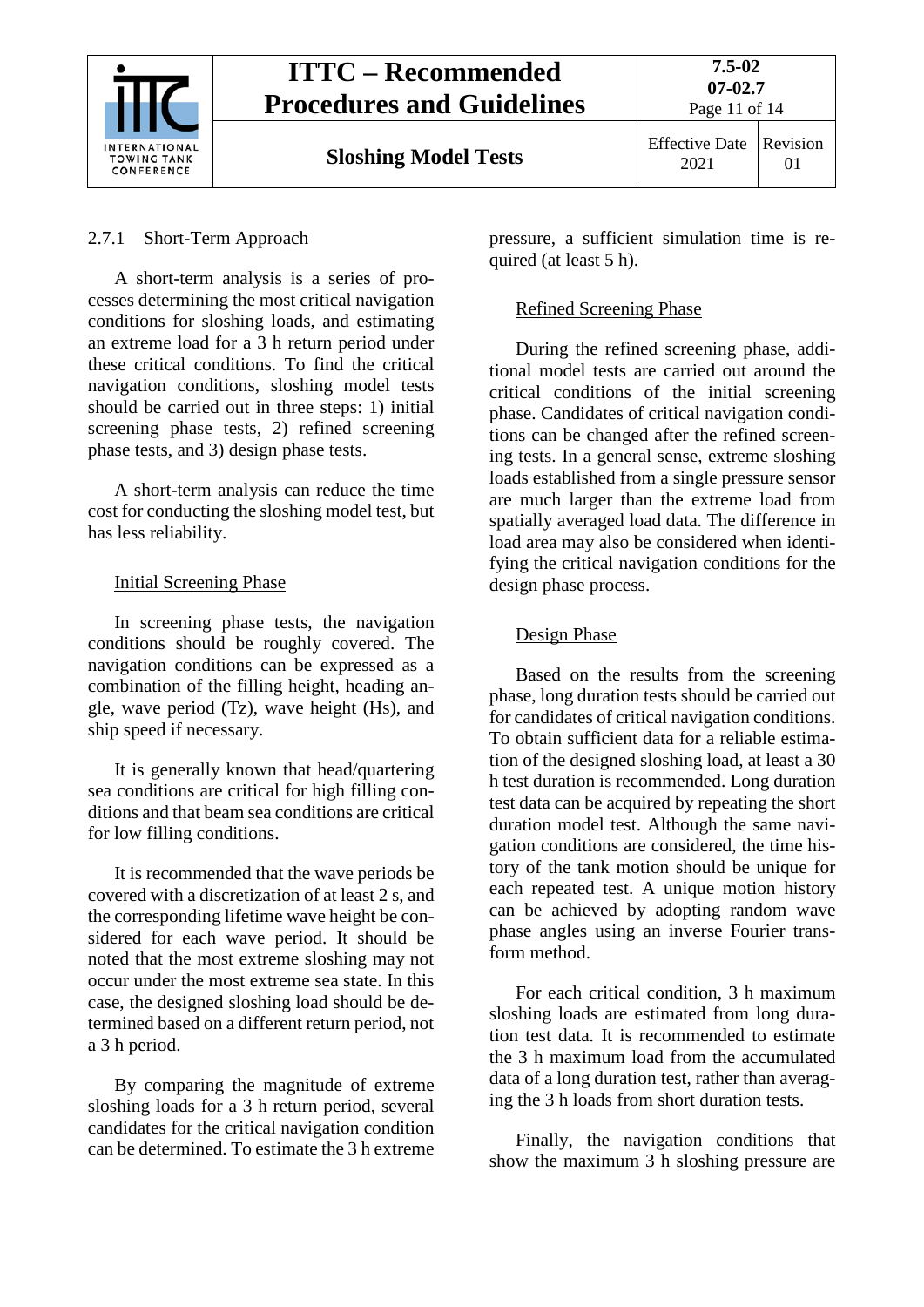

regarded as the design conditions, and the corresponding sloshing pressure becomes the designed short-term pressure. This value is then regarded as the maximum pressure that a vessel is expected to experience once in a lifetime. In general, the design pressure evaluated from a short-term approach is significantly lower than the pressure estimated from a long-term analysis.

## <span id="page-11-0"></span>2.7.2 Long-Term Approach

A long-term distribution of the sloshing loads can be obtained by combining the model test results of the possible short-term sea states, which can represent all sea conditions the vessel will experience during its lifetime. Unlike a short-term approach, which only covers extreme sea states, a long-term approach requires model test data for a wide range of sea states covering an entire wave scatter diagram.

The long-term probability  $q(p)$  of exceeding the sloshing impact pressure  $P$  can be expressed as follows:

$$
Q(P)
$$
  
#Fillings #Headings # Sea States  

$$
= \sum_{k=1}^{4Fillings} \sum_{j=1}^{4Headings # Sea States} p_{ijk} \cdot \frac{R_{ijk}}{R} Q_{ijk}(P)
$$

where

 $p_{ijk}$  is the probability of navigating with filling height *k*, relative wave heading *j*, and sea state *i;*

 $R_{ijk}$  is the event (number of impacts per hour) of sloshing impacts identified from a sloshing model test with navigation conditions *i, j,* and *k*;

 $\overline{R}$  is the average event rate based on all model test data; and

 $Q_{ikj}(P)$  is the exceedance probability for sloshing impact pressure *P* under navigation conditions *i, j,* and *k*.

The probability of navigation condition  $p_{ijk}$  should be determined based on the wave scatter data and operational conditions. Other parameters such as  $R_{iik}$ , R, and  $Q_{ikj}(P)$  can be established from the model test.

In practical terms, it is difficult to apply every sea state presented in a wave scatter diagram. For this reason, the navigation conditions should be widely covered with an appropriate grouping of the sea states. Discretization of 45° for the wave heading, 2 s for the Tz, and 3 m for the Hs are recommended as the minimum values (Rognebakke et al., 2009). Additional consideration may be needed near the tank resonance periods, which are closely related with the liquid filling height. The filling height conditions should be determined based on the type of vessel (some vessels have filling restrictions). At least a 5 h (real-scale) model test should be carried out for each navigation condition. If the test shows no sloshing impacts during a 30 min simulation (real scale), the corresponding conditions do not need to be continued to the end.

#### <span id="page-11-1"></span>**3. PARAMETERS**

The following parameters defining the tests should be taken into account (as applicable): Scale

- Scale (ratio)
- Model tank dimensions
- Ratios of model to tank dimensions
- Properties of fluids filled inside the model tank
- Liquid filling height
- Speeds and headings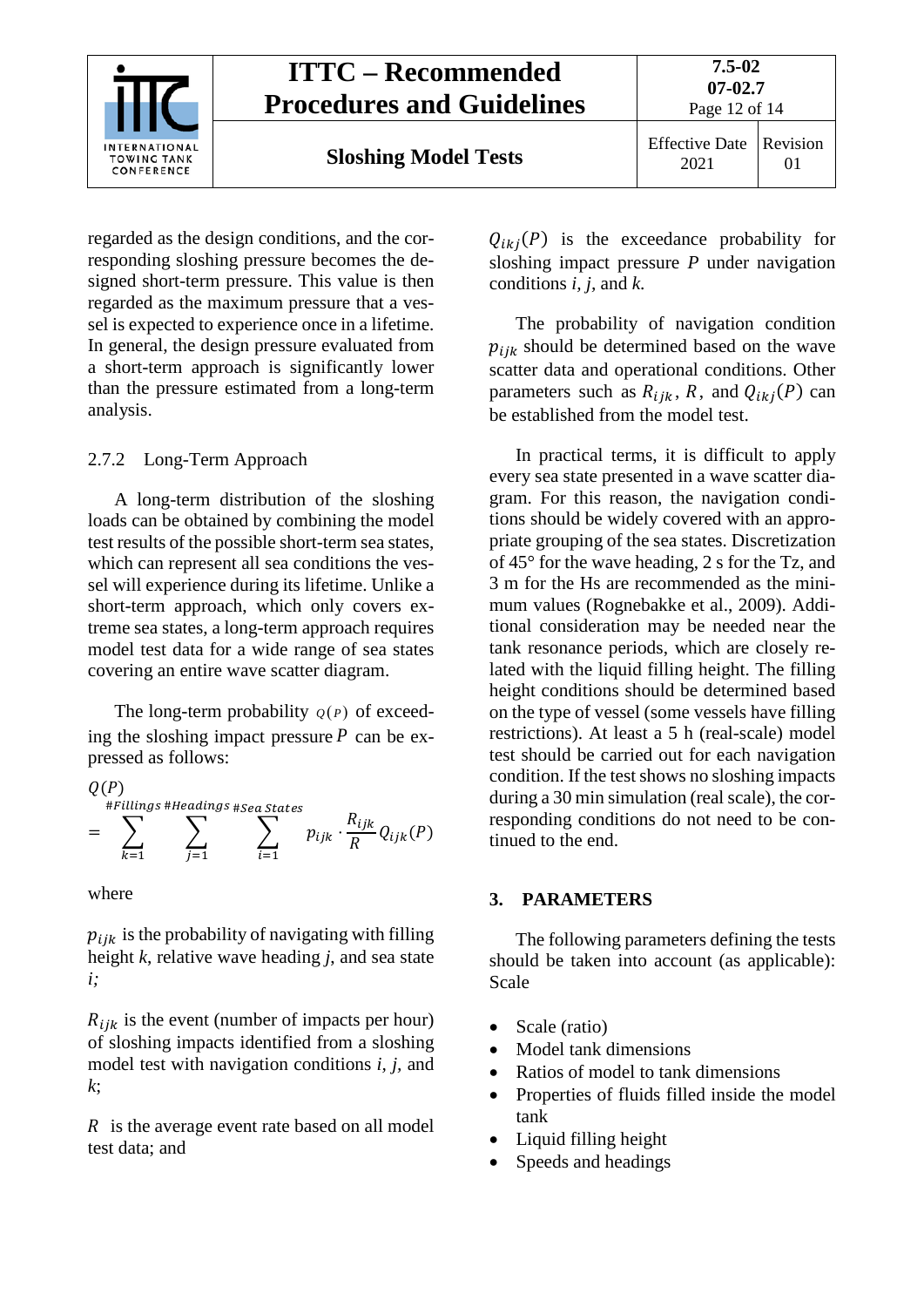

## **ITTC – Recommended Procedures and Guidelines**

**Sloshing Model Tests** Effective Date

2021 Revision 01

- Wave characteristics (height, period, spectra, …)
- Ship motion RAO
- Tank arrangement (distance from COG of the ship, …)
- Accuracy of motion platform
- Run duration
- Number of runs per test condition
- Positions of pressure sensors
- Data sampling frequency
- Sensor calibrations and accuracy

## <span id="page-12-1"></span><span id="page-12-0"></span>**4. VALIDATION**

## **4.1 Benchmark Test**

- Kim, H.I., Kwon, S.H., Park, J.S., Lee, K.H., Jeon, S.S., Jung, J.H., Ryu, M.C., Hwang, Y.S. "An Experimental Investigation of Hydrodynamic Impact on 2-D LNGC Models" (Proc. 19th Intl. Offshore and Polar Engineering, Osaka, Japan, July 21– July 26, 2009, Test data was released for *"ISOPE Benchmarck Test for Numerical Simulations"*)
- Loysel, T., Chollet, S., Gervaise, E., Brosset, L., Seze, PE. "Results of the First Sloshing Model Test Benchmark" (Proc. 22rd Intl. Offshore and Polar Engineering, Rhodes, Greece, June 17–June 22, 2012)
- Loysel, T., Gervaise, E., Moreau, S., and Brosset, L. "Results of the 2012-2013 Sloshing Model Test Benchmark" (Proc. 23rd Intl. Offshore and Polar Engineering, Anchorage, Alaska, USA, June 30–July 5, 2013)

## <span id="page-12-2"></span>**5. REFERENCES**

American Bureau of Shipping (ABS), 2006, Guidance notes on strength assessment of membrane-type LNG carriers. Guidance Note. Houston, USA.

- Ahn, Y., Kim, S.Y., Kim, K.H., Lee, S.W., Kim, Y., and Park, J.J., 2012, "Study on the Effect of Density Ratio of Liquid and Gas in Sloshing Experiment," Proc 22nd Int Offshore Polar Eng Conf, Rhodes, Greece, ISOPE, Vol 3, pp 311-317.
- Bureau Veritas (BV), 2011, Design Sloshing Loads for LNG Membrane Tanks. Guidance Note. Paris (France).
- Chuang, S.L., 1967, "Experiments on slamming of wedge-shaped bodies," J Ship Res, 190–198.
- Det Norske Veritas (DNV), 2014, Sloshing Analysis of LNG Membrane Tanks. Classification Notes No30.9, Oslo, Norway.
- Dobrovol'skaya, 1969, On some problems of similarity flow of fluid with a free surface, J Fluid Mech, Vol.36, Part 4, pp 805-829.
- Faltinsen, O.M., Olsen, H., Abramson, H.N., and Bass, R.L., 1974, "Liquid sloshing in LNG Carries," Technical Report 85, Det Norske Varitas.
- Gavory, T., 2005. "Innovative tools open up new prospects for liquid motion model tests", 2005 Gastech, Bilbao, Spain.
- Karimi, M.R., Brosset, L., Ghidaglia, J.M., Kaminski, M.L., 2014, "A Study on Conservatism of Froude Scaling for Sloshing Model Tests," Proc the 24th Int Offshore and Polar Eng Conf, Busan, Korea, ISOPE, Vol 3, pp 306-303.
- Kim, K.H., Choi, Y.M., Hong, S.Y., 2016, "Comparative Study on Pressure Sensors